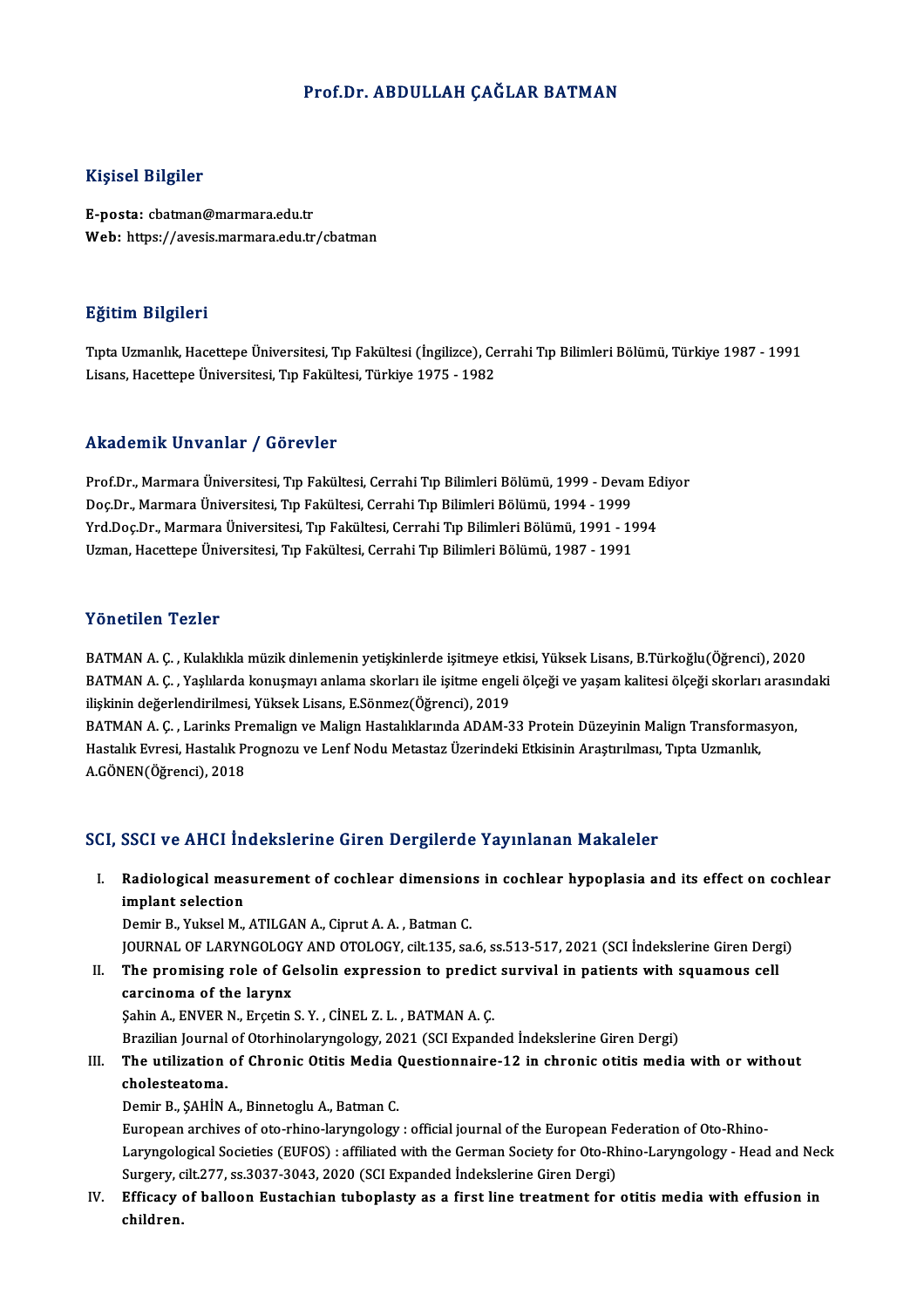Demir B., Batman C.

The Journal of laryngology and otology, cilt.134, ss.1018-1021, 2020 (SCI İndekslerine Giren Dergi)

# Demir B., Batman C.<br>The Journal of laryngology and otology, cilt.134, ss.1018-1021, 2020 (SCI Indekslerine Giren Dergi)<br>V. Surgical complications of cochlear implantation: a 25-year retrospective analysis of cases in a The Journal of laryngology a<br>Surgical complications of<br>tertiary academic center.<br>Binnstegly A. Domin B. Betn Surgical complications of coch<br>tertiary academic center.<br>Binnetoglu A., Demir B., Batman C.<br>European archives of ete rhine la:

tertiary academic center.<br>Binnetoglu A., Demir B., Batman C.<br>European archives of oto-rhino-laryngology : official journal of the European Federation of Oto-Rhino-Binnetoglu A., Demir B., Batman C.<br>European archives of oto-rhino-laryngology : official journal of the European Federation of Oto-Rhino-<br>Laryngological Societies (EUFOS) : affiliated with the German Society for Oto-Rhino-European archives of oto-rhino-laryngology : official journal of the European F<br>Laryngological Societies (EUFOS) : affiliated with the German Society for Oto-Rh<br>Surgery, cilt.277, ss.1917-1923, 2020 (SCI Expanded İndeksler Laryngological Societies (EUFOS) : affiliated with the German Society for Oto-Rhino-Laryngology - Head and l<br>Surgery, cilt.277, ss.1917-1923, 2020 (SCI Expanded Indekslerine Giren Dergi)<br>VI. Efficacy of balloon Eustachian

# Surgery, cilt.2"<br>Efficacy of b<br>dysfunction.<br>Domir B. Botn Efficacy of ballool<br>dysfunction.<br>Demir B., Batman C.<br>Asta ata larumsalasi

dysfunction.<br>Demir B., Batman C.<br>Acta oto-laryngologica, cilt.140, sa.4, ss.297-301, 2020 (SCI Expanded İndekslerine Giren Dergi)

# Demir B., Batman C.<br>Acta oto-laryngologica, cilt.140, sa.4, ss.297-301, 2020 (SCI Expanded Indekslerine Giren Dergi)<br>VII. The effect of canal diameter on audiologic results in patients with cochlear implantation with large vestibular aqueduct syndrome.<br>Demir B., Cesur S., Incaz S., Alberalar N. D., Ciprut A., Batman C. The effect of canal diameter on audiologic results in pat<br>vestibular aqueduct syndrome.<br>Demir B., Cesur S., Incaz S., Alberalar N. D. , Ciprut A., Batman C.<br>European archives of ete rhine larungelegy : official journal of

**vestibular aqueduct syndrome.<br>Demir B., Cesur S., Incaz S., Alberalar N. D. , Ciprut A., Batman C.<br>European archives of oto-rhino-laryngology : official journal of the European Federation of Oto-Rhino-<br>Laryngological Soci** Laryngological Societies (EUFOS) : affiliated with the German Society for Oto-Rhino-Laryngology - Head and Neck European archives of oto-rhino-laryngology : official journal of the European Fed<br>Laryngological Societies (EUFOS) : affiliated with the German Society for Oto-Rhin<br>Surgery, cilt.277, sa.3, ss.743-750, 2020 (SCI Expanded İ Laryngological Societies (EUFOS) : affiliated with the German Society for Oto-Rhino-Laryngology - Head and Neck<br>Surgery, cilt.277, sa.3, ss.743-750, 2020 (SCI Expanded Indekslerine Giren Dergi)<br>VIII. Bacterial cellulose tu

# Surgery, cilt.277, sa.3, ss.743-750, 2020 (SCI Expanded Indekslerine Giren Dergi)<br>Bacterial cellulose tubes as a nerve conduit for repairing complete facia<br>model.<br>Binnetoglu A., Demir B., AKAKIN D., Demirci E. K., Batman C Bacterial cellulose tubes as a nerve conduit for repai<br>model.<br>Binnetoglu A., Demir B., AKAKIN D., Demirci E. K. , Batman C.<br>European archives of ete rhine larungelegy : efficial journal

European archives of oto-rhino-laryngology : official journal of the European Federation of Oto-Rhino-Binnetoglu A., Demir B., AKAKIN D., Demirci E. K. , Batman C.<br>European archives of oto-rhino-laryngology : official journal of the European Federation of Oto-Rhino-<br>Laryngological Societies (EUFOS) : affiliated with the Ge European archives of oto-rhino-laryngology : official journal of the European Fed<br>Laryngological Societies (EUFOS) : affiliated with the German Society for Oto-Rhin<br>Surgery, cilt.277, sa.1, ss.277-283, 2020 (SCI Expanded İ Laryngological Societies (EUFOS) : affiliated with the German Society for Oto-Rhino-Lary<br>Surgery, cilt.277, sa.1, ss.277-283, 2020 (SCI Expanded Indekslerine Giren Dergi)<br>IX. Outcomes of cochlear implantation in children

# Surgery, cilt.277, sa.1, ss.277-283, 2020 (SCI Expanded Indekslerine Giren Dergi)<br>IX. Outcomes of cochlear implantation in children with inner ear malformations.<br>Demir B., CESUR S., SAHIN A., Binnetoglu A., Ciprut A. A., B

European archives of oto-rhino-laryngology : official journal of the European Federation of Oto-Rhino-Laryngological Societies (EUFOS) : affiliated with the German Society for Oto-Rhino-Laryngology - Head and Neck European archives of oto-rhino-laryngology : official journal of the European F<br>Laryngological Societies (EUFOS) : affiliated with the German Society for Oto-Rh<br>Surgery, cilt.276, ss.2397-2403, 2019 (SCI Expanded İndeksler Laryngological Societies (EUFOS) : affiliated with the German Soci<br>Surgery, cilt.276, ss.2397-2403, 2019 (SCI Expanded Indekslerine<br>X. Long-term outcomes of ossiculoplasty using bone cement<br>Domin B. Binnetoclu A. Sonin A.

# Surgery, cilt.276, ss.2397-2403, 2019 (SCI Expanded In<br>Long-term outcomes of ossiculoplasty using bon<br>Demir B., Binnetoglu A., Sanin A., Derinsu U., Batman C.<br>JOUPMAL OF LARYNCOLOCY AND OTOLOCY silt.133-3. Long-term outcomes of ossiculoplasty using bone cement<br>Demir B., Binnetoglu A., Sanin A., Derinsu U., Batman C.<br>JOURNAL OF LARYNGOLOGY AND OTOLOGY, cilt.133, sa.8, ss.658-661, 2019 (SCI İndekslerine Giren Dergi)<br>Sear evalu Demir B., Binnetoglu A., Sanin A., Derinsu U., Batman C.<br>JOURNAL OF LARYNGOLOGY AND OTOLOGY, cilt.133, sa.8, ss.658-661, 2019 (SCI İndekslerine Giren Dergi)<br>XI. Scar evaluation in subperiosteal temporal pocket versus the o

### JOURNAL OF LARYNGOLOGY AND OTOLOGY, cilt.133, sa.8, ss.658-661, 2019 (<br>Scar evaluation in subperiosteal temporal pocket versus the one-lay<br>implantation using the Patient and Observer Scar Assessment Scale<br>Domin B. Binnetoc XI. Scar evaluation in subperiosteal temporal pocket versus the one-layer flap technique in cochlear implantation using the Patient and Observer Scar Assessment Scale<br>Demir B., Binnetoglu A., Mammodova U., Batman C. EUROPEAN ARCHIVES OF OTO-RHINO-LARYNGOLOGY, cilt.276, sa.8, ss.2149-2154, 2019 (SCI İndekslerine Giren Dergi) EUROPEAN ARCHIVES OF OTO-RHINO-LARYNGOLOGY, cilt.276, sa.8, ss.2149-2154, 20<br>Dergi)<br>XII. A Challenge for Cochlear Implantation: Duplicated Internal Auditory Canal.

## Dergi)<br>A Challenge for Cochlear Implantation: Duplicated<br>Binnetoglu A., Baglam T., Sari M., Gundogdu Y., Batman C.<br>The journal of international advanced atelogy, silt 12, sa. The journal of international advanced otology, cilt.12, sa.2, ss.199-201, 2016 (SCI Expanded İndekslerine Giren<br>Dergi) Binnetoglu A., Baglam T., Sari M., Gundogdu Y., Batman C. The journal of international advanced otology, cilt.12, sa.2, ss.199-201, 2016 (SCI Expanded Indekslerine Giren<br>Dergi)<br>XIII. Fascin expression in cholesteatoma: correlation with destruction of the ossicular chain and exten

# Dergi)<br>Fascin e<br>disease. Fascin expression in cholesteatoma: correlation with destruction of the ossi<br>disease.<br>Binnetoglu A., Sari M., Baglam T., Seven E., Yumusakhuylu A. C. , Topuz M. F. , Batman C.<br>Clinical etalerungalegy : official journal of

disease.<br>Binnetoglu A., Sari M., Baglam T., Seven E., Yumusakhuylu A. C. , Topuz M. F. , Batman C.<br>Clinical otolaryngology : official journal of ENT-UK ; official journal of Netherlands Society for Oto-Rhino-Binnetoglu A., Sari M., Baglam T., Seven E., Yumusakhuylu A. C. , Topuz M. F. , Batman C.<br>Clinical otolaryngology : official journal of ENT-UK ; official journal of Netherlands Society for Oto-Rhino-<br>Laryngology & Cervico-Clinical otolaryngology : official journal of ENT-UK ; official journal of Netherlands Society for Oto-Rhino-<br>Laryngology & Cervico-Facial Surgery, cilt.40, sa.4, ss.335-40, 2015 (SCI Expanded İndekslerine Giren Derg<br>XIV.

## Laryngology & Cervico-Facial Surgery, cilt.4<br>Cochlear implantation: is hearing pres<br>Derinsu U., Serin G. M. , Akdas F., Batman C.<br>The Journal of graniafacial surgery, silt 22,4 Cochlear implantation: is hearing preservation necessary in severe to profound hearing los:<br>Derinsu U., Serin G. M. , Akdas F., Batman C.<br>The Journal of craniofacial surgery, cilt.22, sa.2, ss.520-2, 2011 (SCI Expanded Ind Derinsu U., Serin G. M. , Akdas F., Batman C.<br>The Journal of craniofacial surgery, cilt.22, sa.2, ss.520-2, 2011 (SCI Expanded Indekslerine Giren Dergi)<br>XV. Cochlear implantation in patients with bilateral cochlear trauma.

Serin G. M., Derinsu U., Sari M., Gergin O., Ciprut A., Akdas F., Batman C.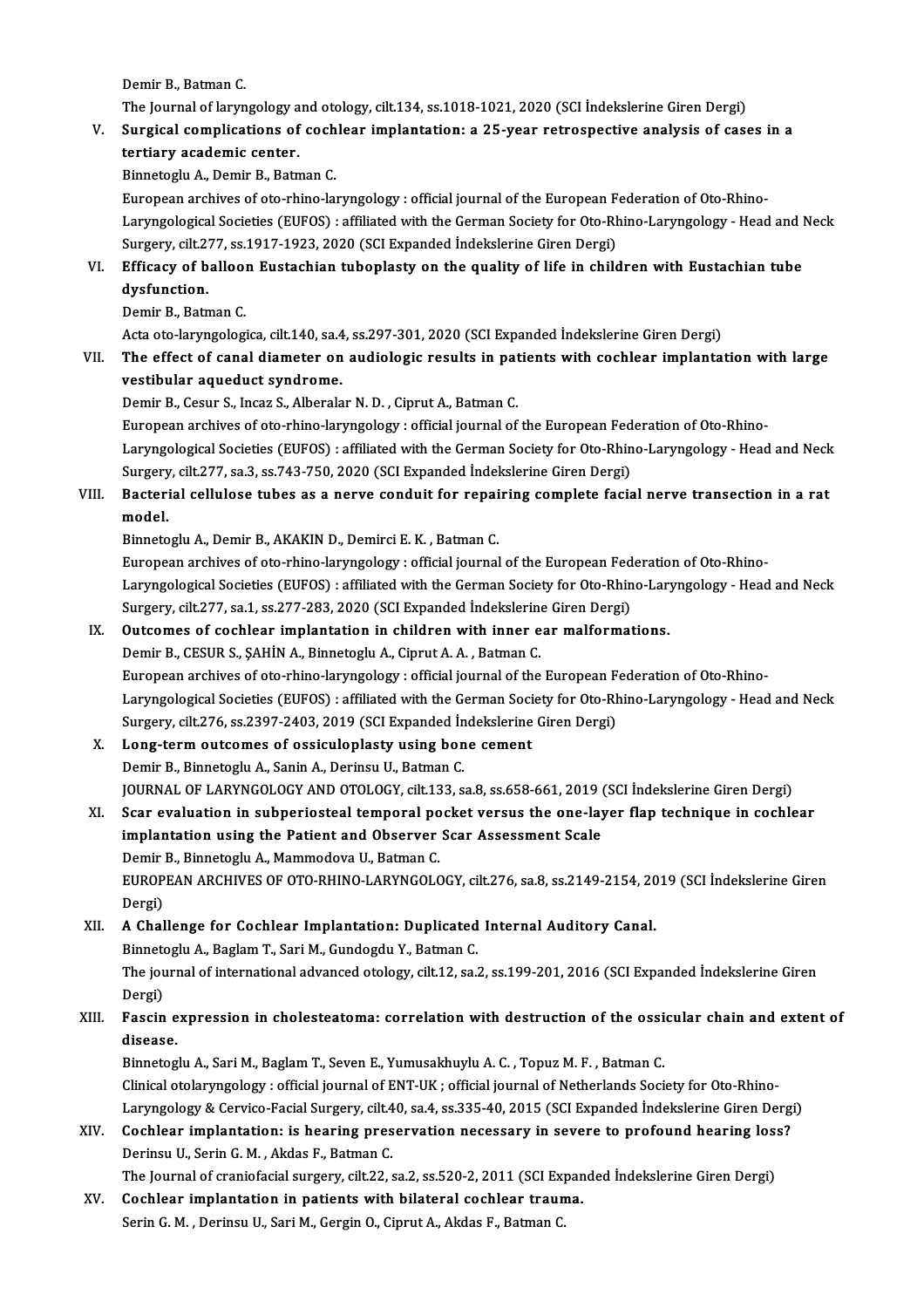American journal of otolaryngology, cilt.31, sa.5, ss.350-5, 2010 (SCI Expanded İndekslerine Giren Dergi)<br>Coshlear implentation in shronja etitis media

American journal of otolaryngology, cilt.31, sa.5, ss.3<br>XVI. Cochlear implantation in chronic otitis media.<br>Qlaun L. Betwen C. Cultelin C. Kandesen T. Corsi I. American journal of otolaryngology, cilt.31, sa.5, ss.35<br>Cochlear implantation in chronic otitis media.<br>Olgun L., Batman C., Gultekin G., Kandogan T., Cerci U.<br>The Journal of larungology and otology, cilt.110, so.13 The Journal of Indiana origion in chronic otitis media.<br>The Journal of laryngology and otology, cilt.119, sa.12, ss.946-9, 2005 (SCI Expanded İndekslerine Giren Dergi)<br>The Journal of laryngology and otology, cilt.119, sa.1 Olgun L., Batman C., Gultekin G., Kandogan T., Cerci U.<br>The Journal of laryngology and otology, cilt.119, sa.12, ss.946-9, 2005 (SCI E<br>XVII. Clinical importance of supratubal recess in cholesteatoma surgery.<br>Inapli S. Oztu The Journal of laryngology and otology, cilt.119, sa.12, ss.946-<br>Clinical importance of supratubal recess in cholesteate<br>Inanli S., Ozturk O., Batman C., Tutkun A., Uneri C., Sehitoglu M.<br>Otology & nouratelogy : official p

Clinical importance of supratubal recess in cholesteatoma surgery.<br>Inanli S., Ozturk O., Batman C., Tutkun A., Uneri C., Sehitoglu M.<br>Otology & neurotology : official publication of the American Otological Society, America Inanli S., Ozturk O., Batman C., Tutkun A., Uneri C., Sehitoglu M.<br>Otology & neurotology : official publication of the American Otological Society, American Neurotology Society [an<br>European Academy of Otology and Neurotolo Otology<br>Europe<br>Dergi)<br>The of European Academy of Otology and Neurotology, cilt.22, sa.6, ss.754-60, 2001 (SCI Expanded Indekslerine<br>Dergi)<br>XVIII. The effect of endoscopic sinus surgery on mucociliary activity and healing of maxillary sinus<br>musess.

Dergi)<br>The effe<br>mucosa.<br>Inanli S The effect of endoscopic sinus surgery on mucocilia:<br>mucosa.<br>Inanli S., Tutkun A., Batman C., Okar I., Uneri C., Sehitoğlu M.<br>Phinology silt 28, 88,120,2, 2000 (SCL Indokslarino Giron D.

mucosa.<br>Inanli S., Tutkun A., Batman C., Okar I., Uneri C., Sehitoğlu M.<br>Rhinology, cilt.38, ss.120-3, 2000 (SCI İndekslerine Giren Dergi)

### Diğer Dergilerde Yayınlanan Makaleler

Iger Dergilerde Yayınlanan Makaleler<br>I. The Effect of Blood Loss on the Hemodynamics of Pediatric Patients Undergoing Simultaneous<br>Rilateral Caphlear Implantation The Effect of Blood Loss on the<br>Bilateral Cochlear Implantation.<br>Domin B. Binnstağlu A. Betman C. The Effect of Blood Loss on th<br>Bilateral Cochlear Implantatio<br>Demir B., Binnetoğlu A., Batman Ç.<br>Turkish arshives of aterhinelarımı Bilateral Cochlear Implantation.<br>Demir B., Binnetoğlu A., Batman Ç.<br>Turkish archives of otorhinolaryngology, cilt.58, ss.118-121, 2020 (ESCI İndekslerine Giren Dergi)<br>Normative Eindings of Electricelly Eveked Compound Acti

Demir B., Binnetoğlu A., Batman Ç.<br>Turkish archives of otorhinolaryngology, cilt.58, ss.118-121, 2020 (ESCI İndekslerine Giren Dergi)<br>II. Normative Findings of Electrically Evoked Compound Action Potential Measurements Usi Turkish archives of otorhinolaryngology, cilt.58, ss.118-121, 2020 (ESCI İndekslerine C<br>Normative Findings of Electrically Evoked Compound Action Potential Measu<br>Neural Response Telemetry of the Nucleus CI24M Cochlear Impl Normative Findings of Electrically Evoked Compound Action Potential Measurements Using the<br>Neural Response Telemetry of the Nucleus CI24M Cochlear Implant System<br>Cafarelli D.D., Dillier N., Lai W., von W. E., van D. B., Ak Neural Response Telemetry of the Nucleus CI24M Cochlear Implant System<br>Cafarelli D. D. , Dillier N., Lai W., von W. E. , van D. B. , Akdas F., Aksit M., BATMAN A. Ç. , Beynon A., Burdo S.<br>Audiology And Neuro-Otology, cilt.

# Audiology And Neuro-Olology, Cit.10, sa.2, ss.105-116, 2005 (Hakemsiz Dergi)<br>Hakemli Kongre / Sempozyum Bildiri Kitaplarında Yer Alan Yayınlar

| Hakemli Kongre / Sempozyum Bildiri Kitaplarında Yer Alan Yayınlar |                                                                                                      |
|-------------------------------------------------------------------|------------------------------------------------------------------------------------------------------|
| L                                                                 | Outcomes of Cochlear Implantation in Children with Inner Ear Malformations.                          |
|                                                                   | Demir B., CESUR S., ȘAHIN A., BINNETOĞLU A., ÇIPRUT A. A., BATMAN A. Ç.                              |
|                                                                   | 14th European Symposium on Pediatric Cochlear Implantation., Polonya, 16 - 19 Ekim 2019              |
| Н.                                                                | Koklear İmplant Kullanan Çocuklarda Spektral Çözünürlüğün Değerlendirilmesİ                          |
|                                                                   | KARAMAN A., BATMAN A. C., CIPRUT A. A.                                                               |
|                                                                   | Marmara Odyoloji Günleri, İstanbul, Türkiye, 24 - 25 Haziran 2019                                    |
| III.                                                              | Koklear İmplant Kullanan Çocuklarda Spektral Çözünürlüğün Değerlendirilmesi                          |
|                                                                   | Ayşenur K., ÇİPRUT A. A., BATMAN A. Ç.                                                               |
|                                                                   | Marmara Odyoloji Günleri 2019, İstanbul, Türkiye, 24 Mayıs 2109 - 25 Mayıs 2019, ss.10-11            |
| IV.                                                               | Müzikle ilgili Yaşam kalitesi anketinin Türkçeye Uyarlanması                                         |
|                                                                   | akbulut a. a., CİPRUT A. A., AKDENİZ E., BATMAN A. C.                                                |
|                                                                   | Marmara Odyoloji Günleri2019, İstanbul, Türkiye, 24 - 25 Mayıs 2019, ss.8-9                          |
|                                                                   | V. Koklear implant kullanıcısı çocuklarda öğrenme ve bellek işlevlerinin değerelendirilmesi ve alıcı |
|                                                                   | İfade edici dil gelişimiyle İlişkisinin İncelenmesi                                                  |
|                                                                   |                                                                                                      |

- aktaş e.b. ,ÇİPRUTA.A. ,BATMANA.Ç. Marmara Odyoloji günleri2019, İstanbul, Türkiye, 24 - 25 Mayıs 2019, ss.14-15
- VI. ÖSTAKİ TÜPÜ HASTALIKLARI ÖZGİRGİN N., YILDIRIM BAYLANM., BATMANA.Ç. ÖSTAKİ TÜPÜ HASTALIKLARI<br>ÖZGİRGİN N., YILDIRIM BAYLAN M., BATMAN A. Ç.<br>40.TÜRK ULUSAL KULAK BURUN BOĞAZ BAŞ VE BOYUN CERRAHİSİ KONGRESİ, Türkiye, 7 - 11 Kasım 2018<br>NAZOFARENKSTEKI BENICN VE MALICN LEZYON AYRICI TANISINDA E
- VII. NAZOFARENKSTEKI BENIGN VE MALIGN LEZYON AYRICI TANISINDA FDG TUTULUMUNUN YERI VE<br>HISTOPATOLOJI KARSILASTIRILMASI 40.TÜRK ULUSAL KULAK BURUN BOĞAZ I<br>NAZOFARENKSTEKI BENIGN VE MAL<br>HISTOPATOLOJI KARŞILAŞTIRILMASI<br>PİNNETOĞLU A. Demir B. GÜNDOĞDU Y BİNNETOĞLU A., Demir B., GÜNDOĞDU Y., YUMUŞAKHUYLU A. C., BAĞLAM T., BATMAN A. Ç.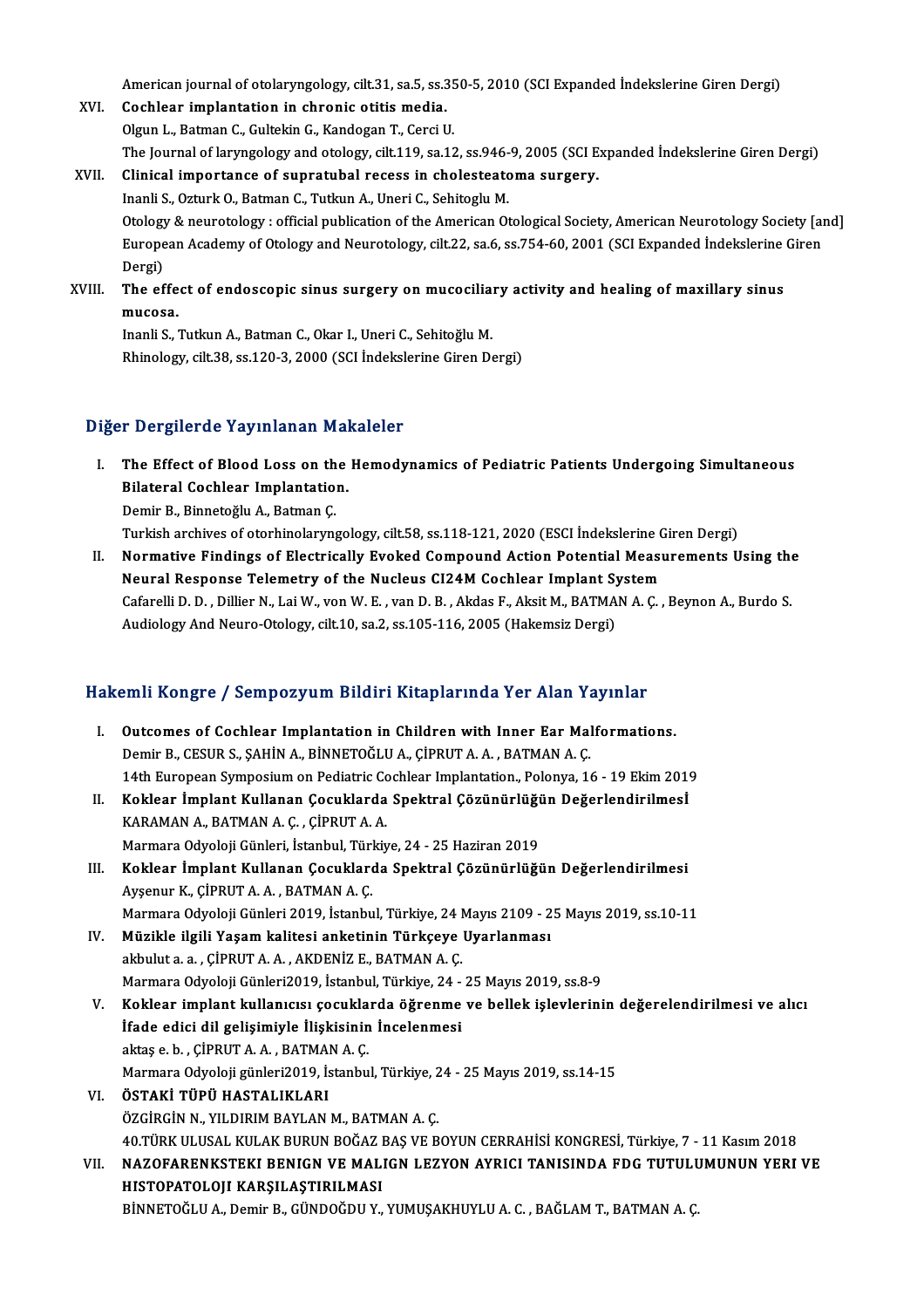39. Türk Ulusal Kulak Burun Boğaz ve Baş Boyun Cerrahisi Kongresi, Antalya, Türkiye, 8 - 12 Ekim 2017<br>Tavçanlarda Olustunulan Nagal Santal Barfanasyon Madalinda İntranagal Uygulanan Oksitesi

VIII. Tavşanlarda Oluşturulan Nazal Septal Perforasyon Modelinde İntranazal Uygulanan Oksitosinin Yara<br>İyilesmesi Üzerine Etkisi 39. Türk Ulusal Kulak Burun<br>Tavşanlarda Oluşturulan<br>İyileşmesi Üzerine Etkisi<br>EINDIK M.Q. SABLM, MİDİ

FINDIKM.O. ,SARIM.,MİDİA.,BİNNETOĞLUA.,YUMUŞAKHUYLUA.C. ,BAĞLAMT.,BATMANA.Ç. İyileşmesi Üzerine Etkisi<br>FINDIK M. O. , SARI M., MİDİ A., BİNNETOĞLU A., YUMUŞAKHUYLU A. C. , BAĞLAM T., BATMAN A. Ç.<br>37. Türk Ulusal Kulak Burun Boğaz ve Baş Boyun Cerrahisi Kongresi, Antalya, Türkiye, 28 - 01 Kasım 2015

IX. Sıçan faringokutanöz fistül modelinde bakteriyel selülozun fistül kapanmasında etkinliğinin primer<br>onarım ile karşılaştırılması 37. Türk Ulusal Kulak Burun Bo<br>Sıçan faringokutanöz fistül<br>onarım ile karşılaştırılması<br>DEMİP B. SARLM, RİNNETOČI

DEMİRB.,SARIM.,BİNNETOĞLUA.,YUMUŞAKHUYLUA.C. ,FİLİNTED.,TEKİNİ.Ö. ,BAĞLAMT.,BATMANA.Ç. onarım ile karşılaştırılması<br>DEMİR B., SARI M., BİNNETOĞLU A., YUMUŞAKHUYLU A. C. , FİLİNTE D., TEKİN İ. Ö. , BAĞLAM T., BATMAN A<br>37. Türk Ulusal Kulak Burun Boğaz ve Baş Boyun Cerrahisi Kongresi, Antalya, Türkiye, 28 - 01 DEMİR B., SARI M., BİNNETOĞLU A., YUMUŞAKHUYLU A. C. , FİLİNTE D., TEKİN İ. Ö. , BAĞLAM T., BATMAN A. Ç.<br>37. Türk Ulusal Kulak Burun Boğaz ve Baş Boyun Cerrahisi Kongresi, Antalya, Türkiye, 28 - 01 Kasım 2015<br>X. Perife

37 Tür<mark>l</mark><br>Perifer<br>modeli X. Periferik fasial sinir yaralanmasinda bakteriyel selluloz kullanimi Deneysel sican fasiyal sinir onarim<br>modeli<br>Binnetoglu A., DEMİR B., AKAKIN D., KERVANCIOĞLU DEMİRCİ E., BAĞLAM T., SARI M., BATMAN A. C.

37. Turk Ulusal Kulak Burun Bogaz ve Bas Boyun Cerrahisi Kongresi, Türkiye, 28 Ekim - 01 Kasım 2015 Binnetoglu A., DEMİR B., AKAKIN D., KERVANCIOĞLU DEMİRCİ E., BAĞLAM T., SARI M., BATMAN A. Ç.<br>37. Turk Ulusal Kulak Burun Bogaz ve Bas Boyun Cerrahisi Kongresi, Türkiye, 28 Ekim - 01 Kasım 2015<br>XI. Fascin expression in

37. Turk<br>Fascin e<br>disease<br>PinnETC Fascin expression in choletatoma correlation with destruction of the ossicular chain and existency disease<br>BİNNETOĞLU A., SARI M., BAĞLAM T., ERBARUT İ., YUMUŞAKHUYLU A. C. , TOPUZ M. F. , BATMAN A. Ç.<br>20 Bolitzer Seciety

disease<br>BİNNETOĞLU A., SARI M., BAĞLAM T., ERBARUT İ., YUMUŞAKHUYLU A. C. , TOPUZ M. I<br>29. Politzer Society Meeting, Antalya, Türkiye, 14 - 17 Kasım 2013, cilt.40, ss.335-340<br>Fessin expression in shelesteaterne serrelation BİNNETOĞLU A., SARI M., BAĞLAM T., ERBARUT İ., YUMUŞAKHUYLU A. C. , TOPUZ M. F. , BATMAN A. Ç.<br>29. Politzer Society Meeting, Antalya, Türkiye, 14 - 17 Kasım 2013, cilt.40, ss.335-340<br>XII. Fascin expression in cholestea

29. Politzer Society Meeting, Antalya, Türkiye, 14 - 17 Kasım 2013, cilt.40, ss.335-340<br>Fascin expression in cholesteatoma correlation with destruction of ossicular chain and extent of<br>thedisease Fascin expression in cholesteatoma correlation with destruction of ossicular chain and ex<br>thedisease<br>BİNNETOĞLU A., SARI M., BAĞLAM T., ERBARUT İ., YUMUŞAKHUYLU A. C. , TOPUZ M. F. , BATMAN A. Ç.<br>20 Bolitzer Sesisty Mestin

thedisease<br>BİNNETOĞLU A., SARI M., BAĞLAM T., ERBARUT İ<br>29. Politzer Society Meeting, 14 - 17 Kasım 2013<br>Kliniğimizdeki paratis olaylarımız BİNNETOĞLU A., SARI M., BAĞLAM T., I<br>29. Politzer Society Meeting, 14 - 17 Ka<br>XIII. Kliniğimizdeki parotis olgularımız<br>XIIMISAKHIIYI II A.C. RİNNETOĞLU A

29. Politzer Society Meeting, 14 - 17 Kasım 2013<br>Kliniğimizdeki parotis olgularımız<br>YUMUŞAKHUYLU A. C. , BİNNETOĞLU A., FINDIK M. O. , TOPUZ M. F. , İNANLI S., BATMAN A. Ç.<br>24. Türk Ulusal Kulak Purun Boğaz ve Bos Boyun Co Kliniğimizdeki parotis olgularımız<br>YUMUŞAKHUYLU A. C. , BİNNETOĞLU A., FINDIK M. O. , TOPUZ M. F. , İNANLI S., BATMAN A. Ç.<br>34. Türk Ulusal Kulak Burun Boğaz ve Baş Boyun Cerrahisi Kongresi, Antalya, Türkiye, 10 - 14 Ekim YUMUŞAKHUYLU A. C. , BİNNETOĞLU<br>34. Türk Ulusal Kulak Burun Boğaz ve<br>XIV. Larengeal dev hücreli granülom<br>5. KANTÜPK V. GAMM B. YUMUSAKUL

34. Türk Ulusal Kulak Burun Boğaz ve Baş Boyun Cerrahisi Kongresi, Antalya, Türk<br>**Larengeal dev hücreli granülom**<br>KANTÜRK Y., ÇAM M. B. , YUMUŞAKHUYLU A. C. , TOPUZ F., SARI M., BATMAN A. Ç.<br>21 Türk Ulusal Kulak Burun Boğa 31. XIV. — Larengeal dev hücreli granülom<br>KANTÜRK Y., ÇAM M. B. , YUMUŞAKHUYLU A. C. , TOPUZ F., SARI M., BATMAN A. Ç.<br>31.Türk Ulusal Kulak Burun Boğaz ve Baş Boyun Cerrahisi Kongresi, Antalya, Türkiye, 28 Ekim - 01 Kasım KANTÜRK Y., ÇAM M. B. , YUMUŞAKHUYLU A. C. , TOPUZ F., SARI M., BATMAN A. Ç.<br>31.Türk Ulusal Kulak Burun Boğaz ve Baş Boyun Cerrahisi Kongresi, Antalya, Türl<br>XV. Koklear malformasyonlu hastalarda koklear implantasyon

31.Türk Ulusal Kulak Burun Boğaz ve Baş Boyun Cerrahisi Kongresi, Antalya, Türki<br><mark>Koklear malformasyonlu hastalarda koklear implantasyon</mark><br>GERGİN Ö., YUMUŞAKHUYLU A. C. , ÇAM M. B. , KANTÜRK Y., SARI M., BATMAN A. Ç.<br>21.Tür 31.Türk Ulusal Kulak Burun Boğaz ve Baş Boyun Cerrahisi Kongresi, Antalya, Türkiye, 28 Ekim - 01 Kasım 2009<br>Vibrant Soundbridge Orta kulak implantı İlk Türk vakaları GERGİN Ö., YUMUŞAKHUYLU A. C. , ÇAM M. B. , KANTÜRK Y., SARI I<br>31.Türk Ulusal Kulak Burun Boğaz ve Baş Boyun Cerrahisi Kongre<br>XVI. Vibrant Soundbridge Orta kulak implantı İlk Türk vakaları<br>XVI. VIMUSAKULVI ILA G. S

- YUMUŞAKHUYLU A.C., SARI M., YAZICI Z.M., BAYLANÇİÇEK S., YANIK M., BATMAN A.Ç. 29.Türk Ulusal Kulak Burun Boğaz ve Baş-Boyun Cerrahisi Kongresi, Türkiye, 27 - 31 Mayıs 2007, cilt.3, ss.167-172
- XVII. Vibrant Soundbridge middle ear implant first Turkish cases 29.Türk Ulusal Kulak Burun Boğaz ve Baş-Boyun Cerrahisi Kong<br>Vibrant Soundbridge middle ear implant first Turkish ca:<br>BATMAN A. Ç. , SARI M., BAYLANÇİÇEK S., YUMUŞAKHUYLU A. C.<br><sup>7th Ballran Congress of Oterhinglarıngoları </sup> 7th Balkan Congress of Otorhinolaryngolgy Head and Neck Surgery, Edirne, Türkiye, 7 - 10 Eylül 2006, cilt.3, ss.167-172 BATMAN A.<br>7th Balkan (<br>ss.167-172<br>Cochloar L
- XVIII. Cochlear Implants in Children ss.167-172<br>Cochlear Implants in Children<br>AKDAŞ F., ÇİPRUT A. A. , DERİNSU E. U. , BATMAN A. Ç.<br>4 th European Sumnesium en Bediatric Ceshlear Imple Cochlear Implants in Children<br>AKDAŞ F., ÇİPRUT A. A. , DERİNSU E. U. , BATMAN A. Ç.<br>4 th European Symposium on Pediatric Cochlear Implantation, S-Hertogenbosch, Hollanda, 14 - 17 Haziran 1998<br>Coshlear Implants in Adults AKDAŞ F., ÇİPRUT A. A., DERİNS<br>4 th European Symposium on P.<br>XIX. Cochlear Implants in Adults
- 4 th European Symposium on Pediatric Cochlear Impla<br>Cochlear Implants in Adults<br>AKDAŞ F., ÇİPRUT A.A. , DERİNSU E.U. , BATMAN A. Ç.<br>Pelitrer Society YVL Annual Meeting Antalya Türkiye Cochlear Implants in Adults<br>AKDAŞ F., ÇİPRUT A. A. , DERİNSU E. U. , BATMAN A. Ç.<br>Politzer Society XXI. Annual Meeting, Antalya, Türkiye, 7 - 11 Haziran 1998

### Kongre ve SempozyumKatılımı Faaliyetleri

VIII International Symposium on Childhood Deafness, Davetli Konuşmacı, Naples, İtalya, 2021 YONG COURDOLY UN NUCHAMA YULIY CUCTI<br>VIII International Symposium on Childhood Deafness, Davetli Konuşmacı, Naples, İta<br>VIII INTERNATIONAL SYMPOSIUM ON CULLDHOOD DEAENESS (CUEDAE 2021), MA VIII. INTERNATIONAL SYMPOSIUM ON CHILDHOOD DEAFNESS (CHEDAF 2021), Moderatör, Naples, İtalya, 2021<br>42.Ulusal KBB Kongresi Kıbrıs, Panelist, Girne, Kıbrıs (Kktc), 2021 VIII International Symposium on Childhood Deafness, Panelist, Na<br>VIII. INTERNATİONAL SYMPOSIUM ON CHILDHOOD DEAFNESS (C<br>42.Ulusal KBB Kongresi Kıbrıs, Panelist, Girne, Kıbrıs (Kktc), 2021